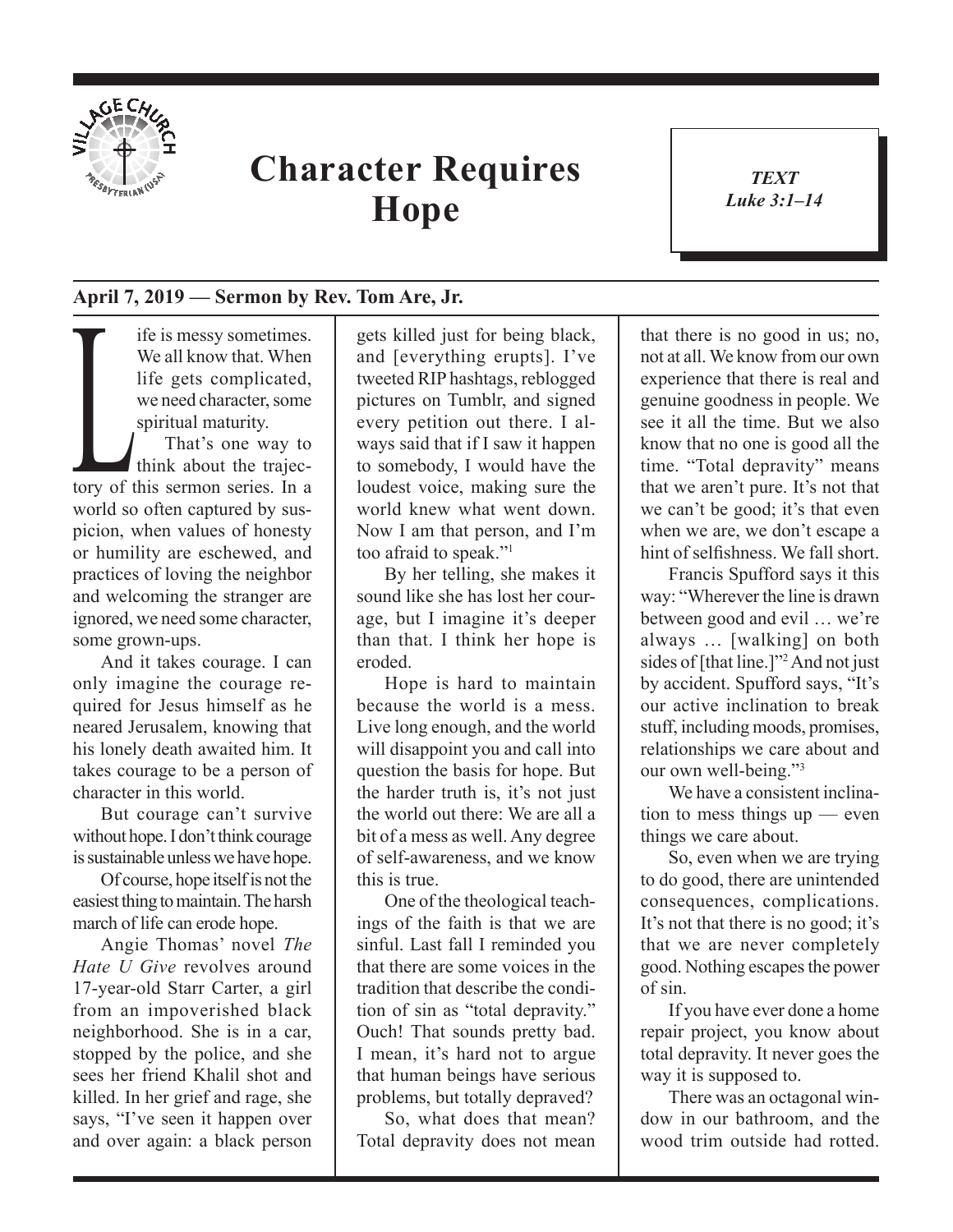2

I got my tool belt and assured Carol I could repair this in a jiffy. I would just remove the rotted wood, mill another piece to match, pop it in, add a little paint and caulk, and *presto* — good as new. I did just that: removed the bad, replaced it with a new beautiful piece of trim, popped it in, and would have been finished — had not with the last little tap of the hammer — securing the new trim in place — the window cracked. It remained cracked for several years. So last week, we got new glass, and as I was replacing the new glass, some of the old trim broke. Now I had to replace that. But now, after five years and multiple trips to Home Depot, I have finished this simple project.

Even when I am trying to do a good thing, there are often complications, unintended consequences. Nothing completely escapes the power of sin, and our bumbling along can erode our hope.

But oddly, John the Baptist can help. If I understand the text, John's whole life was shaped by hope. He could taste it. It was in every word he preached, in every action, in every relationship. He died for hope.

Luke says, he preached in the wilderness. You have learned from me that wilderness is not a statement of geography but of life. The wilderness is where life is complicated and messy. The wilderness is where the way forward is not always clear, and so much of life is beyond our control. The wilderness is where many around us, particularly those in power, are selfish. The wilderness is where it's not obvious that the word of God stands forever, but rather it is a word that competes with other words.

It is there, in the midst of life's complications, that John preaches, and he says, "Repent." Repent literally means to turn around — to go in a new direction. Repentance is important because, as we have said before, we are sinful folks. We mess things up, even things we care about.

I remember years ago, Carol looked at me and said, "Tom Are, there are some wonderful things about you."

"Why, thank you, Sweetheart!"

She said, "I am working very hard to pay attention to those good things because if I don't, the other things about you may overwhelm me." Oh, total depravity!

We all have those aspects of our lives that need redemption. We all have hurts that need healing. We all have burdens we can't let go. To that circumstance, "repent" is actually good news.

"Repent" may be the most hopeful word in scripture. John, and then Jesus after him, both preached *repent* because they trusted we can do better. Tomorrow can be a new day — not just yesterday lived all over again.

When John proclaimed this good news, everyone responded with the same question: What shall we do?

He told them, "If you have two coats, share."

Tax collectors asked. He said, "Don't cheat anyone."

Soldiers asked him. He said, "Don't abuse your power."

Now look, this is not complicated stuff. *Share; don't cheat;*  *don't abuse power.* John the Baptist sounds a lot like a kindergarten teacher here: Share; play fair; don't hit people; be kind.

That's the amazing thing: When our hope shapes our choices, even simple choices, the love of God shows up in us in power.

Now lest I confuse you, John is no graduation speaker who promises us that the world is our oyster, and if we just believe, we can fly; that there is no obstacle we can't overcome. John is no Pollyanna preacher. John knows sin is real. But John also knows the love of God is powerful. Hope calls us to do the good, as imperfect as it may be — to do the good that is ours to do.

John knows there is so much in our lives that is beyond our control. There is so much we can't change in this world. Like yesterday, tomorrow will bring its share of heartbreak and disappointment. Our repentance is not tied to our success. Repentance is about our character. It's about who we are. Character is what you choose when you aren't in control; it's about who you are when you don't know how things will work out. Character is the expression of hope, of the good, even when we know we are not pure.

Tom Charles is an elder in the Nassau Presbyterian Church in Princeton, New Jersey, and participates in their refugee resettlement ministry. He has coordinated the resettlement of six refugee families, the last of which are Sunni Muslims from Syria. I heard him speak at NEXT a few years ago.

Tom is a soft spoken, retired banker who holds an MBA from